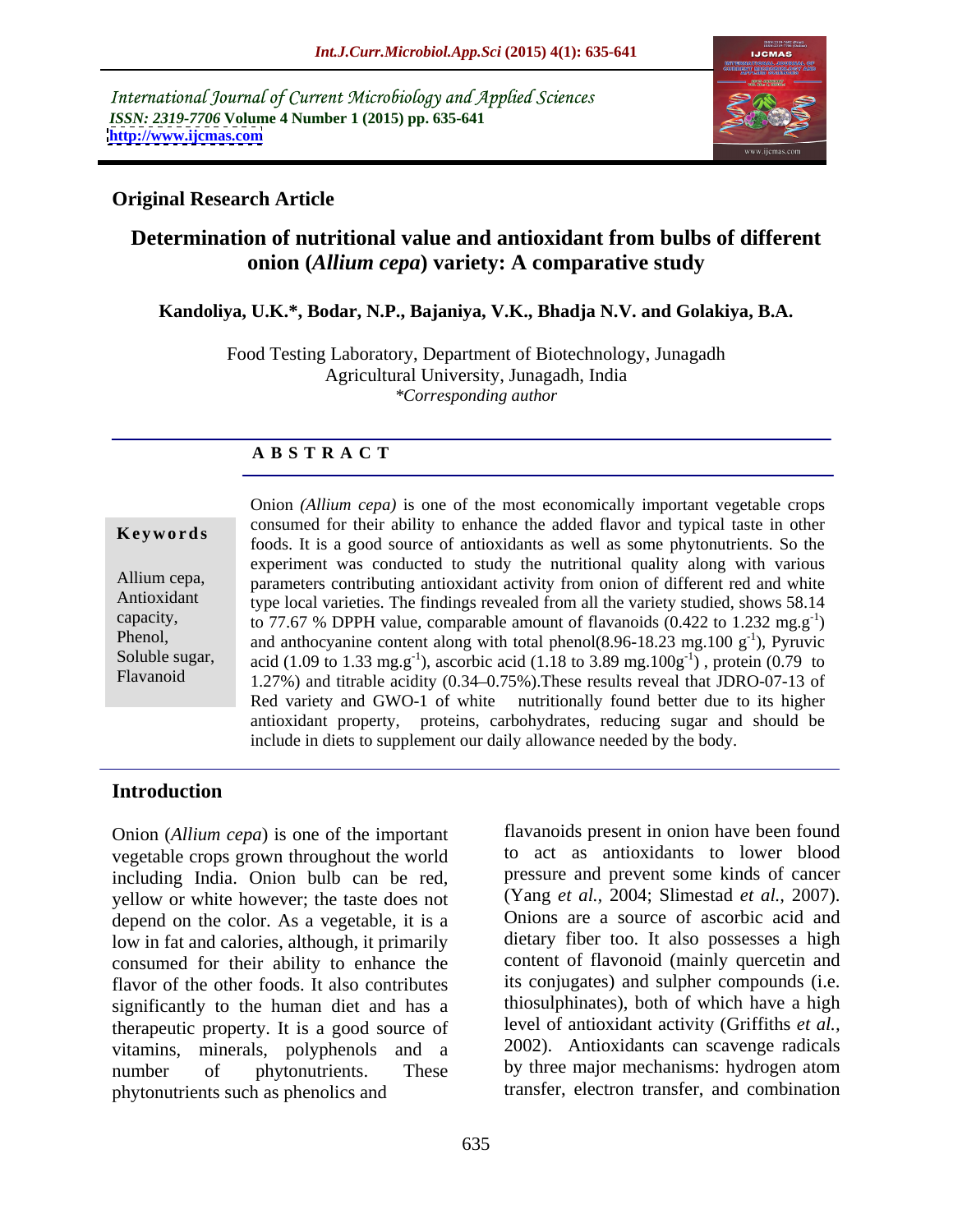of both these transfers (Prior *et. al.,* 2005). Thus the experiment was planned to study components the nutritional quality along with various

GWO-1, PWF-131 (White type) and AGFL- gm of fresh weight sample. Total Red, Pillipati, JDRO-07-13, Talaja red (Red type) obtained from Vegetable research centre, Junagadh Agricultural University, Junagadh.

#### **Sample Extraction DPPH**

From each variety, uniform size of onion were selected from three replication; dried<br>
mixed with 900 µL of Tris HCl buffer (50<br>
outer laver of onions was removed, cleaned<br>
mM, pH 7.4) and 2 ml of DPPH (0.1 mM in outer layer of onions was removed, cleaned and cut into small pieces. Sample (0.5 gm) was weighed and homogenized until the tissue gets into a fine paste in a mortar and pestle in 5 ml of 80 % methanol , 2 N HCl, Water as per the assay. The samples were then centrifuged for 15 minutes at 5000 rpm at  $4^{\circ}$ C. The supernatant was separated and DPPH Radical stored at  $-20^{\circ}$ C for further studies. [(A0-A1)/A0] stored at $-20^{\circ}$ C for further studies.  $[(A0-A1)/A0]$ 

# **Determination of reducing sugar, total**

The amount of reducing, total sugar and true protein was estimated by Dinitrosalicylic acid (DNSA) reagent (Miller, 1959), Anthrone reagent (Hedge and Hofreiter, 1962) and Folin-Phenol reagent (Lowry *et al.,* 1951) respectively. Total acidity was determined by titration with a standard solution of NaOH as described by Rangana (1977). The content of pyruvic acid was estimated using dinitrophenyl hydrazine The results of various nutritional (DNPH) reagent (Anthon and Barrett, 2003)

#### **Determination of Antioxidant related components**

parameters contributing antioxidant activity The phenol content in was determined by from various red and white type of local method of Malik and Singh (1980) using varieties of this region of Saurastra. methanolic extract. Total Ascorbic acid was **Material and Method** method described by Omaye *et al.,* (1979). **Source of Materials** by the Chanda and Dave (2009). Quercetin Seven varieties of onion viz., JWO-05-07, expressed as mg of quercetin equivalents per quantified according to the colorimetric Total flavonoid was estimated as described was used as a standard and the results were gm of fresh weight sample. Total anthocyanins were analyzed by differential pH method (Cheng and Breen, 1991) and expressed as OD per g fresh weight.

### **Determination of Antioxidant Activity by DPPH**

Methanolic extract  $(100 \mu L)$  of sample was mixed with 900  $\mu$ L of Tris HCl buffer (50 mM, pH 7.4) and 2 ml of DPPH (0.1 mM in methanol). The solution was incubated at room temperature for 30 minutes and the ab sorbance was read at 517 nm. The percentage of DPPH scavenging activity was determined as follows,

DPPH Radical Scavenging Activity  $(\%) =$  $[(A0 - A1)/A0]$ 

**soluble sugar, protein** A1 is the absorbance of sample (Gyamfi *et*  where A0 is the absorbance of control and *al.,* 1999).

### **Statistical analysis of results**

For interpretation, data was statisticaly analyzed as per CRD design as out lined by Snedecor and Cochran, (1967).

### **Results and Discussion**

The results of various nutritional components as well as antioxidant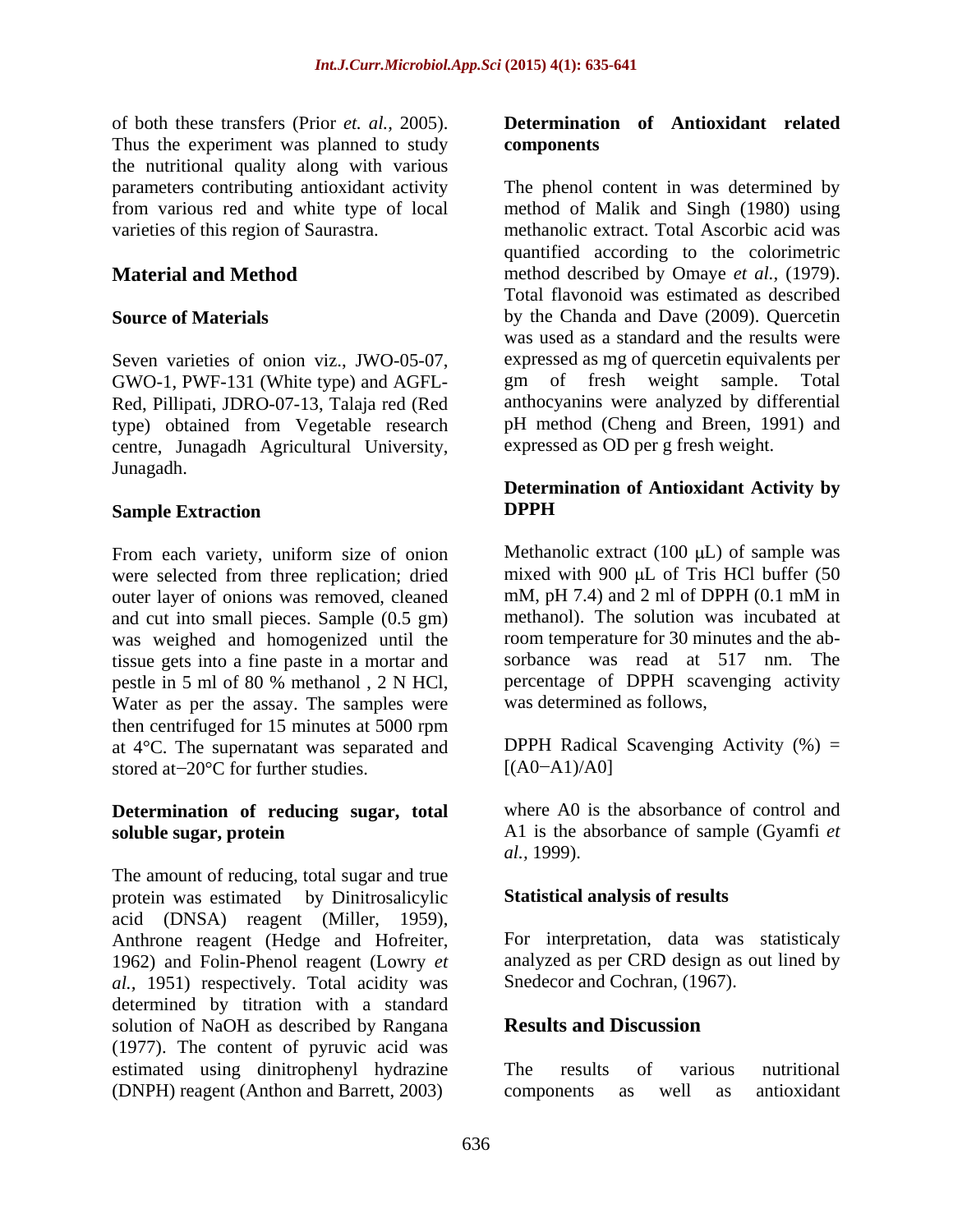contributing factors like total phenol,

The moisture content in bulb of variety varied from 89.04 to 91.94%. There were no variety of body functions such as growth, statistical significant differences found repair and maintenance (replacement of among the varieties. The lower value for most of the parameters was observed in titrable acidity ranges from 0.34-0.75%. It present study was due to the higher moisture content in the bulb. Total soluble sugar varieties were ranged between 8.2 to 12.2 hydrolysis of the flavor precursor higher content was recorded in JWO-05-07<br>(10.4 mg  $g^{-1}$ ) compared to other white the same trends. These high amounts of method for pungency assessment in because, apart from the supply of energy, carbohydrates are also needed in numerous with energy metabolism. In addition, these carbohydrates may serve as substrates for the production of aromatic amino acids and So far as antioxidative property contributing phenolic compounds through the Shikimic parameters was concerned, the ascorbic acid acid pathway and this may confer high phenolic and antioxidant potentials on both 3.89 mg per 100g fresh weight. Ascorbic varieties. Thus the carbohydrate levels of the acid concentration was slightly less in all the studied samples suggest its usefulness as cultures. Normally ascorbic acid content in alternative source of glucose. Protein the wild onion varieties was in the range present in the onion is responsible for its from 5.0 to 10.0 mg/100g fresh weight nutritional value. It varied from 0.79 % to (Lawande, 2001). However, lower content

flavonoids, total anthocyanins, ascorbic acid the protein content of both the types of content and radical scavenging assays in varieties. However the highest protein was both the onion varieties are given in Table.1 recorded in GWO-1 (1.27%) followed by and Figure.1 to 4**.** The results were reported JWO-05-07 (1.19%) in white and red as mean values from three replications on varieties respectively.The higher protein fresh weight basis only. contents of GWO-1 and JWO-05-07, 1.27%. There was a no distinct difference in indicates that its intake can contribute to the formation of hormones which controls a wear and tear of tissues) of body. The found low in JWO-05-07 and Talaja red.

content varied significantly in the onion The pungent flavor of onions is produced by mg g<sup>-1</sup> on fresh weight basis (Table.1). In compounds, like, S-alk(en)yl-L-cysteine general total soluble sugar remains higher in sulfoxides, when the cells are mechanically red type of onion. The highest amount was ruptured, such as by cutting or macerating. noted in case of JDRO-07-13 in case of red The hydrolysis reaction is catalyzed by type onion whereas from white variety, the allinase and is completed within 6 min  $(10.4 \text{ mg } \text{g}^{-1})$  compared to other white reaction produces thiopropanol S-oxide varieties. The reducing sugars also follow (lacrymator), pyruvic acid, ammonia and the same trend ranges from 2.21 to 3.62 many sulfur volatiles (Whitaker, 1976). The mg.g<sup>-1</sup> fresh tissues. The total carbohydrate determination of pyruvate as an indicator of content on fresh weight basis also follows pungency is perhaps the most established carbohydrates and its sugar components in vegetable like onion. In present study, the varieties investigated confer on them, pyruvic acid content varied from 1.09 to significant roles to human health. This is  $1.33 \text{ mg} \cdot \text{g}^{-1}$ . Tho lowest content was found biochemical reactions not directly concerned onions are popular in India, less pungent hydrolysis of the flavor precursor (Schwimmer and Weston, 1961). This method for pungency assessment in in GWO-1 and highest content recorded in AGFL-Red. However, highly pungent ones are preferred in other countries.

> concentration found in the range of 1.18 to (Lawande, 2001). However, lower content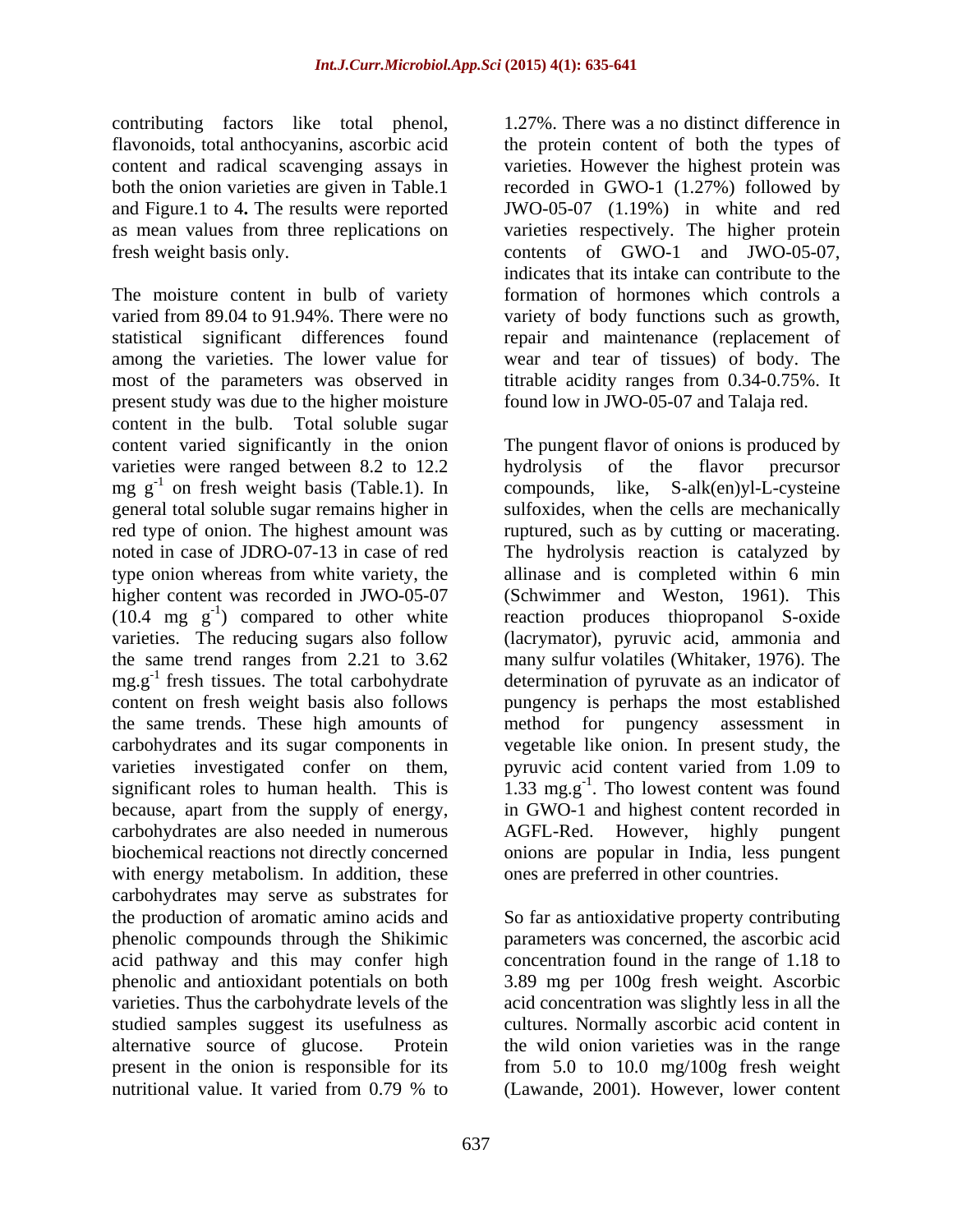recorded in present study was due to

In general, higher phenol content was better than in the white variety ranging from associated with higher antioxidant capacity 58.14 to 66.47 (Fig.4). The results showed (Santas *et al.,* 2008) and this was also that the antioxidant activity remarkably validated in the case of onion (Rice-Evans *et*  decreased white type of variety compared to *al.,* 1996). Several studies have also reported a good correlation between the total phenol content of plant extracts and antioxidant present study. Prakash *et al.* (1999) also activity (Bahorun *et al.*, 2004). However in eported that the DPPH antioxidant activity present study, the variety JWO-05-07 having for onion varied from 13.6% to 84.1%. highest phenol content (18.23 mg  $g^{-1}$ ) has<br>comparatively lowers antioxidant activity (Fig.1 and 4). The anthocyanine content was varied between  $0.146$  and  $2.41$   $OD.g^{-1}$ . All  $-1$   $\lambda$  11 . All the white variety showed lower value On the basis of the comparative assessment, (0.146-0.234) as compared to the red it can be disclosed from this work that in a varieties. The highest vale was recorded for red type, JDRO-07-13variety and GWO-1 the variety JDRO-07-13 (2.41  $OD \cdot g^{-1}$ ). The from white variety of *Allium cepa* L. is flavanoid content also follows the same better due to its higher antioxidant property, trend, ranges from  $0.422$  to  $1.232$  mg.g<sup>-1</sup>. proteins, carbohydrates, reducing sugar with trend, ranges from  $0.422$  to  $1.232$  mg.g<sup>-1</sup>. proteins, carbohydrates, reducing sugar with The highest value was also observed in same an adequate quantity of ascorbic acid with variety JDRO-07-13. The potential control of the nutritional potentials to meet the nutritional

So far as antioxidant activity is concerned,

relatively higher moisture content found in determine the antioxidant activity. The red bulb. onion extracts showed good antioxidant -1 ) has Other studies showed that the radical scavenging activities in onion were  $20\%$  the DPPH method is frequently used to activity varying from 63.87 to 77.67%, and better than in the white variety ranging from red ones which is consistent with flavonoid contents as well as ascorbic acid content in for onion varied from 13.6% to 84.1%. scavenging activities in onion were 20% - 90% (Nuutila *et al.,* 2003).

> potentials to meet the nutritional requirements of human health.

| Sr. | Onion                    | <b>Moisture</b> | Total                         | <b>Total</b>        | <b>Total</b>                                                                                                              | <b>Total</b> | <b>Acidity</b> | <b>Piruvic</b>               |
|-----|--------------------------|-----------------|-------------------------------|---------------------|---------------------------------------------------------------------------------------------------------------------------|--------------|----------------|------------------------------|
|     | No.   Sample Name        |                 |                               |                     | Carbo   Soluble   Reducing   Protein                                                                                      |              |                | acid                         |
|     |                          |                 | hydrate   Sugar               |                     | Sugar                                                                                                                     |              |                | $\mid$ (mg.g <sup>-1</sup> ) |
|     |                          |                 |                               |                     | $\left  \begin{array}{c} \text{(mg.g}^{\text{-1}}) & \text{(mg.g}^{\text{-1}}) \end{array} \right $ (mg.g <sup>-1</sup> ) |              |                |                              |
|     | $JWO-05-07$              | 90.73           | $\sim$ $\sim$                 |                     | $\angle .4\angle$                                                                                                         | 1.19         | 0.27           |                              |
|     | $GWO-1$                  | 89.04           | 1.3.9                         |                     |                                                                                                                           |              | $0.42 \pm 1$   |                              |
|     | $\boxed{\text{PWF-131}}$ | 91.05           | 69.8                          |                     | $\overline{\phantom{m}}\cdot\overline{\phantom{m}}\cdot$                                                                  |              |                |                              |
|     | AGFL-Red                 | 89.94           | 64.0                          |                     |                                                                                                                           | 1.04         |                |                              |
|     | PILLIPATI                | 91.94           | 68.5                          |                     |                                                                                                                           |              |                |                              |
|     | JDRO-07-13               | 89.44           | 93.0                          | $1 \angle . \angle$ | 2.62<br>5.02                                                                                                              | 1.16         |                | 1.22<br>1.22                 |
|     | TALAJA RED               | 88.76           | 86.4                          |                     | 2.54                                                                                                                      | 1.07         |                |                              |
|     | $S.Em +$                 | 1.32            | $\bigcap$ $\bigcap$ 1<br>0.11 |                     | 0.10                                                                                                                      | 0.06         | 0.024          | 0.06                         |
|     | CD at $5%$               |                 |                               |                     |                                                                                                                           |              | $\mathbf{A}$   |                              |
|     | $C.V.$ %                 | 2.54            | 1.61                          | 550<br>$\ddotsc$    | 0.92<br>7.04                                                                                                              | 0.07         | 8.68           | 6.37                         |

**Table.1** Nutritional composition of some onion varieties of Gujarat region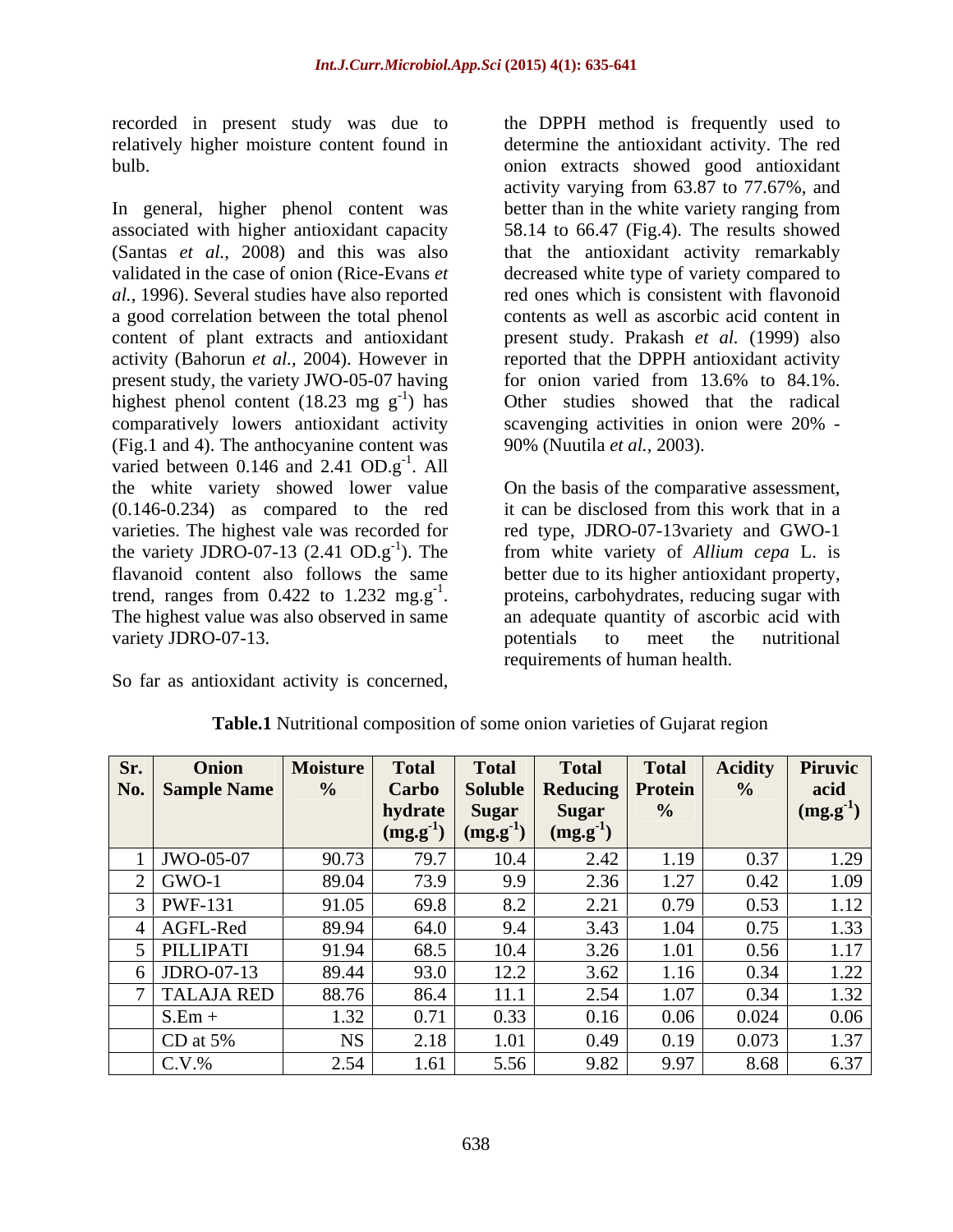



We wish to gratefully acknowledge 1210–1213. Research scientist (Onion and Garlic), Bahorun, T., Luximon, R. A., Crozier, A., Junagadh Agricultural University, Aruoma, O. I., 2004. Total phenol, Junagadh, for providing bulbs of red and white type of varieties states of varieties and antioxidant vitamin C levels and antioxidant

Anthon, G. E., and Barrett, D. M., 2003. determination of pyruvic acid with Plants Possessing Antioxidant

**Acknowledgement** DNPH in the assessment of onion pungency. *J. Sci. Food Agricult.,* 83: 1210–1213.

- **References** Sci. *Food Agricult.*, 84: 1553–1561. flavonoid, proanthocyanidin and activities of Mauritian vegetables. *J.*
	- Modified method for the Evaluation and Some Medicinal Chanda, S. and Dave, R., 2009. .*In Vitro* Models for Antioxidant Activity Evaluation and Some Medicinal Plants Possessing Antioxidant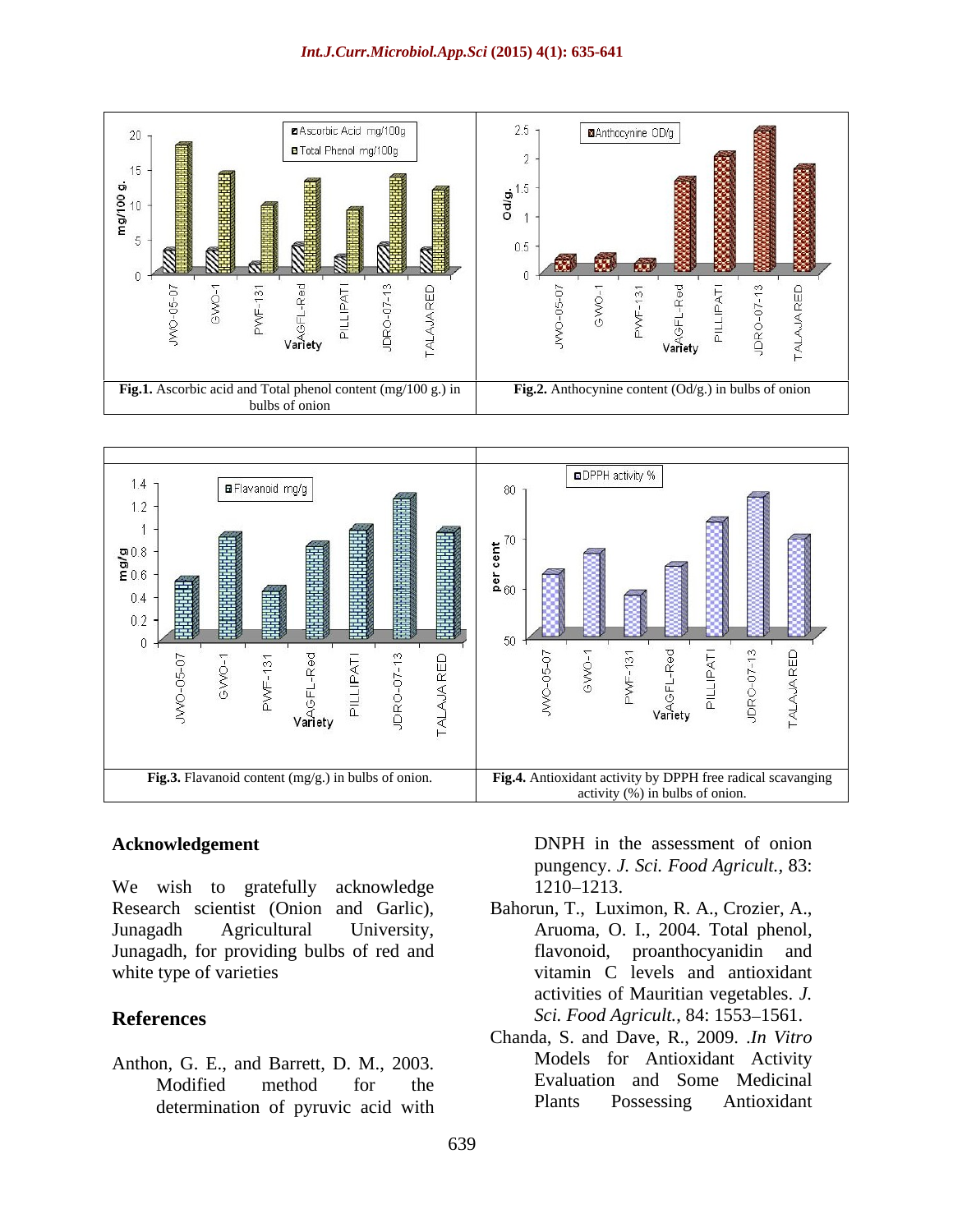- Cheng, G. W. and Breen, P. J., 1991. Developing Strawberry Fruit," J. 865-869. *Enzymol*, 62(1): 3–10.
- 
- Y.,1999. Free Radical Scavenging
- Hedge, J. E., & Hofreiter, B. T., 1962. In Chem., 53: 4290–4303 (Eds.), Carbohydrate chemistry (pp. 17-22). Academic Press, New York.
- Lawande K. E.,  $2001$ . Onion," In: K. V. Delhi, pp.5
- Lowry, O. H., Rosbrough, N. J., Farr, A. L. and Randall, R. J.,1951. Protein
- Malik, C. P. and Singh, M. B.,1980. In :
- Miller, G. L., 1959. Use of dinitrosalicylic acid reagent for determination of
- 

Properties: An Overview. *Afr. J. Microbiol. Res.*, 3 (13): 981-996. Peroxidation and Radical Scavenging Activity *Food Chem.*, 81(4): 485 493.

- Activity of Phenylalaline Ammonia- Omaye, S.T., Turnbull, J.D., and Lyase (PAL) and Concentrations of Saubelich, H.E., 1979 Selected Anthocyanins and Phenolics in Methods for the determination of *Am. Soc. Horticult. Sci.*, 116(5): Omaye, S.T., Turnbull, J.D., and Saubelich, H.E., 1979 Selected Ascorbic Acid in Animal Cells, Tissues and Fluids. *Methods Enzymol.,* 62(1): 3–10.
- Griffiths, G., Trueman, L., Crowther, T., Prakash D., Brahma N. S. and Upadhyay Thomas, B. and Smith, B., 2002. G., 1999 "Antioxidant and Free Onions--a global benefit to health. Radical Scavenging Activities of *Phytother. Res.,* 16(7):603-615. Phenols from Onion (Allium cepa)." Gyamfi, M. A., Yonamine M. and Aniya, *International J. Pharm. Pharm. Sci.*, Phenols from Onion (*Allium cepa*), *International J. Pharm. Pharm. Sci.,*<br>8: 200–783.
	- Action of Medicinal Herbs from Prior, R.I, Wu, X, Schaich, K. 2005. Ghana:171 Thonningia Sanguine on Experimentally-Induced Liver determination of antioxidant Injuries. *Gen. Pharmacol.,* 32 (6): capacity and phenolics in foods and 661 667. dietary supplements. *J. Agric. Food*  Standardized methods for the determination of antioxidant *Chem.,* 53: 4290–4303
	- R. L. Whistler & J. N. Be Miller Rangana, S. 1977. Manual for analysis of fruit and vegetable products.Tata McGraw Hill Co. Pvt. Ltd., New Delhi, pp.5
	- Peter, Ed., Handbook of Herbs and Rice-Evans, C. A., Miller, N. J., & Spices, Woodhead Publishing, Paganga, G. 1996. Structure– Oxford. antioxidant activityrelationships of Paganga, G. 1996. Structure flavonoids and phenolic acids. *Free Radic. Biol. Med., 20(7): 933-956.*
	- measurement with the folin phenol Santas, J., Carbo, R., Gordon, M. H., & reagent. *J. Biol. Chem.*, 193: 265 Almajano, M. P., 2008. Comparison 275. of theantioxidant activity of two Plant Enzymology and Histo- Chem., 107(3) 1210–1216. Spanish onion varieties. *Food Chem.,* 107(3) 1210–1216.
	- Enzymology. Kalyani Publications, Schwimmer, S. and W.J. Weston., 1961. New Delhi. Enzymatic development of pyruvic acid as a measure of pungency. *J. Agri. Food chem.,* 9: 301-304.
- reducing sugar. *Anal. Chem.,* 31(3): 426 428. Flavonoids and antioxidant capacity Nuutila A. M., Riitta P. P., Marjukka A., and Kirsi- Marja O. C.,2003. Comparison of Antioxidant Sellappan, S., Akoh, C.C. 2002. of Georgia-grown Vidalia onions. *J. Agricult. Food Chem.,* 50: 5338 5342.
	- Activities of Onion and Garlic Slimestad, R., Fossen, T., Vagen, I. M. Extracts by Inhibition of Lipid 2007. Onions: A source of unique 2007. Onions: A source of unique